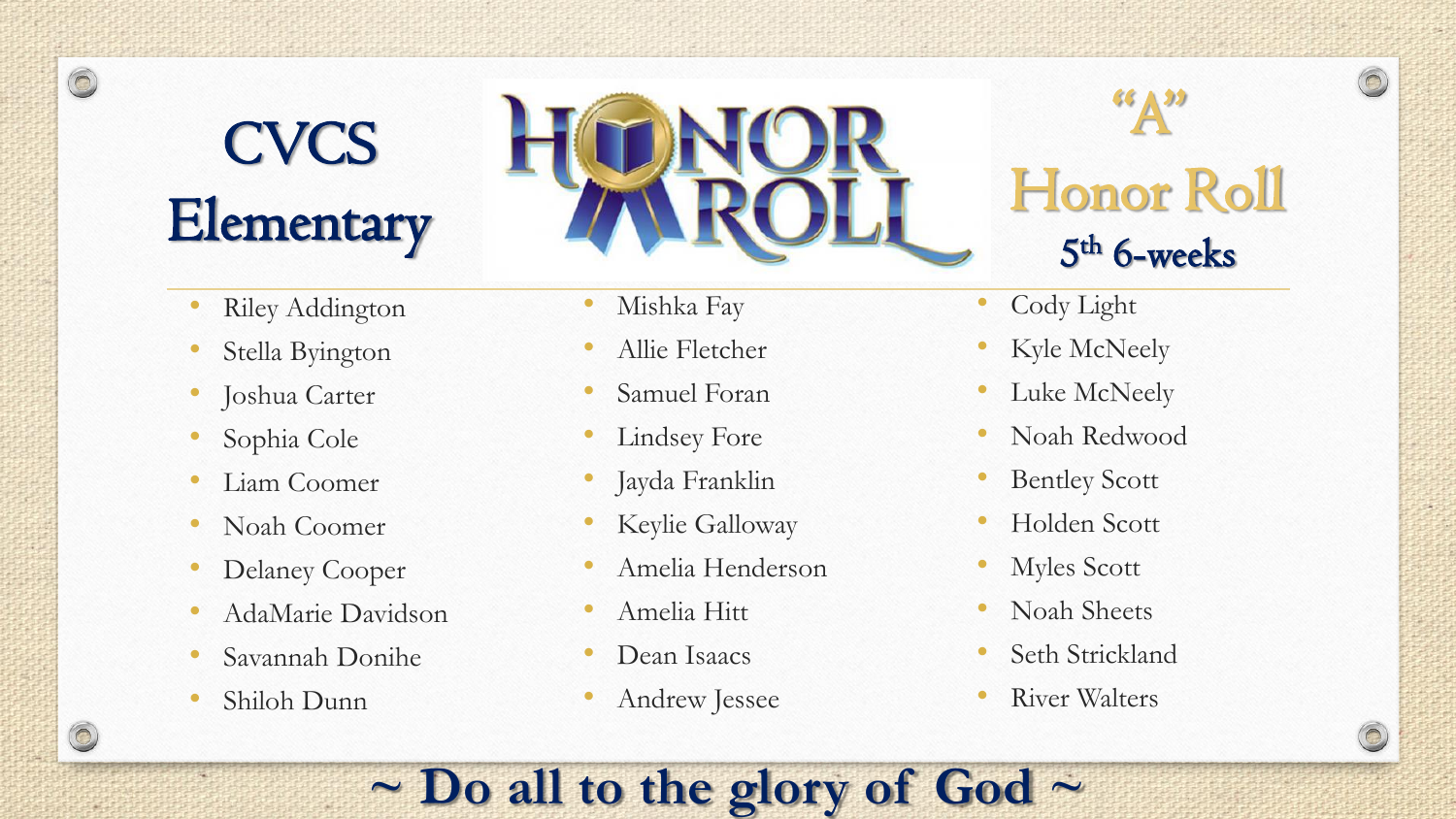## **CVCS Elementary**



## $A/B$ " Honor Roll 5 th 6-weeks

Lacie Allen

 $\circledcirc$ 

 $\circledcirc$ 

- Luna Bailey
- Landon Bishop
- Adia Bruce
- Caden Bush
- Marcus Capps
- Grace Davis
- Eden Dunn
- Moriah Dunn
	- Ayden Faxon
- Kelli Freeman
- Colton Jessee
- Liebe Jessee
- Sarah Jinks
- Gracie Keen
	- Kaydee Keen
- Kayllen Lane
- Kylie Lawson
- Bethany Mason
- Alea Murph
- Grace Nangle
- Neela Parker
- Holston Patton
- Mia Peters
- Lydia Phillips
- Aiden Quillen
- Abigail Redwood
- Jacob Robinson
- Landon Salyer
- Lucas Salyers
- Seth Sheets
	- Lydia Smith
- Macey Smith
- Maggie Snapp
- Levi Swiney
- **Riley Swiney**
- Isaac Varney
- Emma Walters
- Colton White
- Emma Williams
- Logan Wright



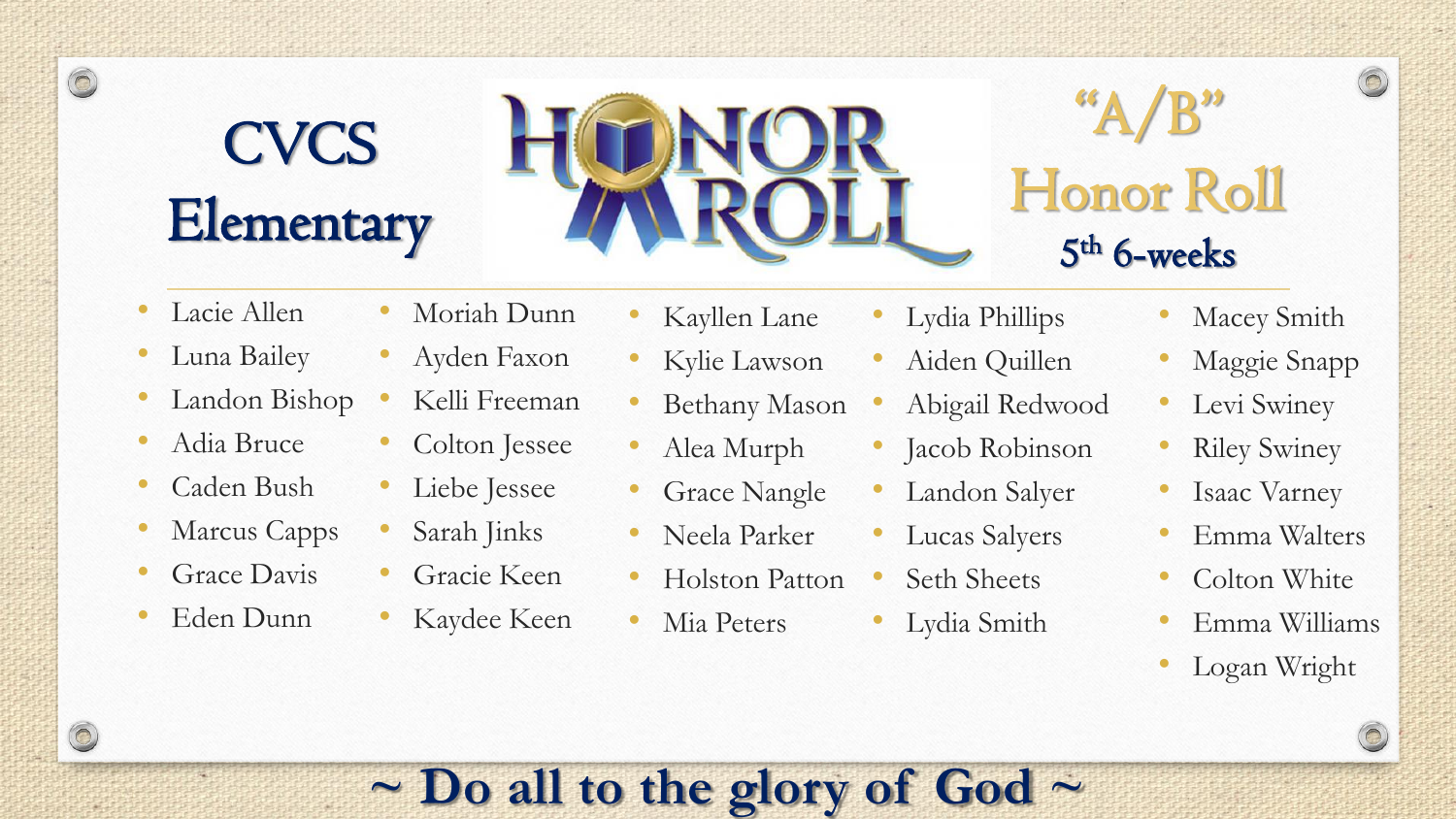

- Isabella Hitt
- Jasper Kettner

 $\circledcirc$ 

• Kaleb McConnell

- Brynn Ryans
- Natalie Ryans
- Annabelle Walker

 $\bigcirc$ 

#### **~ Do all to the glory of God ~**